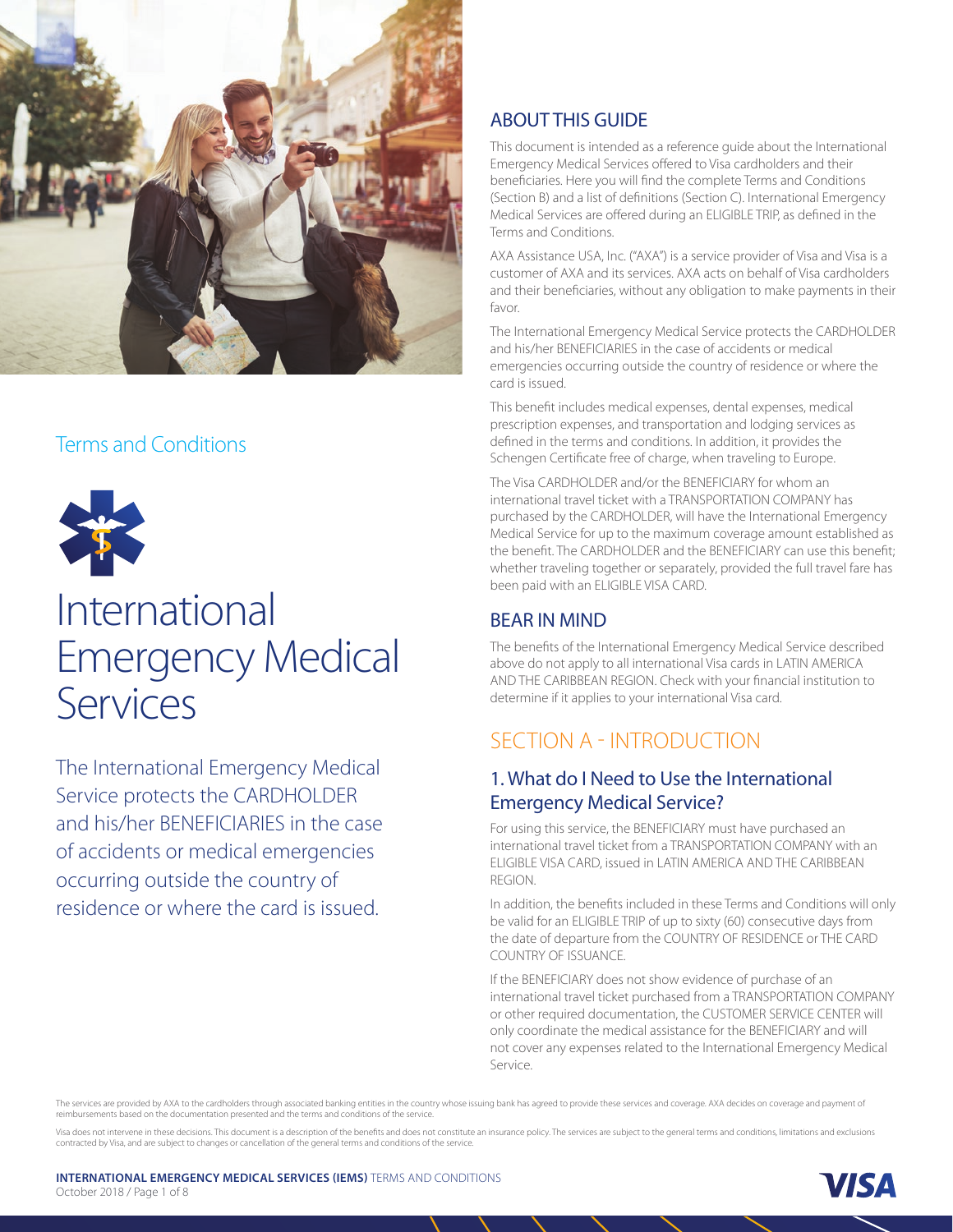# 2. Are the Tickets Acquired Through a Rewards or Frequent Flyer Program Included?

Yes, all international travel tickets purchased through i) Frequent Flyer Programs, ii) Visa Rewards Program and iii) Courtesy Tickets are included, provided the taxes and/or fees associated with the International travel ticket issuance have been entirety acquired with an ELIGIBLE VISA CARD.

If there are no taxes or fees, or if they were purchased with rewards points, the international travel tickets will only be considered as those obtained through purchases made with an ELIGIBLE VISA CARD. The bank must send a letter to guarantee that the points acquired in the Rewards Program were generated by using the ELIGIBLE VISA CARD.

# SECTION B - TERMS AND CONDITIONS OF THE INTERNATIONAL EMERGENCY MEDICAL SERVICES

# 3. What is Included Under the International Emergency Medical Service?

## **1. MEDICAL ASSISTANCE SERVICES**

- a. **Emergency medical expenses,** because of an ACCIDENT or MEDICAL EMERGENCY
- b. **Emergency dental treatment expenses,** arising from accidental injury to natural, healthy teeth during an ACCIDENT or MEDICAL EMERGENCY that requires immediate treatment to relieve pain.

## **2. TRANSPORTATION AND ACCOMMODATION SERVICES**

- a. **Emergency medical evacuation: i**n the case of the lack of adequate medical facilities in the place of the ACCIDENT or the MEDICAL EMERGENCY, the CUSTOMER SERVICE CENTER will coordinate the BENEFICIARY Emergency Medical Evacuation, and the USUAL AND REASONABLE EXPENSES will be applied for the evacuation to the nearest medical center equipped to provide adequate emergency treatment. The CUSTOMER SERVICE CENTER must grant prior approval and coordinate the necessary procedures to transfer the BENEFICIARY.
- b. **Repatriation of remains**: in case of the unexpected death of the BENEFICIARY, our CUSTOMER SERVICE CENTER will coordinate the governmental authorizations and will incur in the USUAL AND REASONABLE EXPENSES for the Repatriation of the mortal remains to THE BENEFICIARY'S COUNTRY OF RESIDENCE. NO FUNERAL EXPENSES ARE INCLUDED. The CUSTOMER SERVICE CENTER must grant prior approval and coordinate the necessary procedures to transfer the BENEFICIARY.
- c. **Early return or extended stay:** due to death, MEDICAL EMERGENCY or ACCIDENT of the BENEFICIARY, this benefit will cover the cost of changing the travel ticket to a similar one based on the original itinerary of the CARDHOLDER and his/her BENEFICIARIES affected by the incident. If changing the ticket is not possible, the costs of a new ticket comparable to the original itinerary will be covered. This benefit only covers the return of the BENEFICIARY to the COUNTRY OF RESIDENCE or to THE CARD COUNTRY OF ISSUANCE. The CUSTOMER SERVICE CENTER must grant prior approval and coordinate the necessary procedures to transfer the BENEFICIARY.

d. **CONVALESCENCE:** because of a hospitalization due to an ACCIDENT or MEDICAL EMERGENCY, this benefit will cover the accommodation costs of up to five (5) nights of comparable accommodation for the BENEFICIARY during the ELIGIBLE TRIP. The CUSTOMER SERVICE CENTER must grant prior approval and coordinate the necessary procedures to transfer the BENEFICIARY.

## **3. VISA DIGITAL MEDICAL ASSISTANCE**

This is a solution that allows a digital experience when using the International Emergency Medical Service during an ELIGIBLE TRIP.

If the BENEFICIARY needs assistance in SIMPLE/NONURGENT MEDICAL EVENTS, he/she can access a virtual medical consultation anywhere in the world\* with certified doctors without having to go to a medical center.

BENEFICIARIES can access "Visa Digital Medical Assistance," provided the following conditions are met:

- 1. He/she is outside the COUNTRY OF RESIDENCE or THE CARD COUNTRY OF ISSUANCE
- 2. He/she bought 100% of the international travel ticket with an ELIGIBLE VISA CARD
- 3. The assistance required is within the following medical conditions:
- 4. Abrasions, Allergies, Arthritic Pain, Asthma, Bronchitis, Bruises, Colds and Flu, Cold Sores, Diarrhea, Fever (people over 12 months, under 70 years of age), Lice, Simple Medication Refills, Pink Eye or Conjunctivitis, Rash, Upper Respiratory Infections (without complications), Sinusitis, Sore Throat, Sty, Minor Sports Injuries, Urinary Tract Infections (simple), Yeast Infections, Vomiting, Minor Infections (example: skin, sores, throat), Insect Bites, Mild Dehydration, Ear Infections and Other Minor Conditions on a Case-By-Case Basis.

To confirm your eligibility for this benefit, see Section 4 of this document.

\*The "Visa Digital Medical Assistance" benefit may not be available in all countries due to local government restrictions, environmental or connectivity limitations. The "Visa Digital Medical Assistance" benefit is not available in Canada, Cuba, Syria, Sudan, Iran, North Korea, the Crimean Peninsula or any other country or region subject to international or US economic or commercial sanctions.

#### **3.1 HOW DO I ACCESS VISA DIGITAL MEDICAL ASSISTANCE?**

This benefit is available 24 hours a day, 7 days a week in Spanish, English and Portuguese. If the "Visa Digital Medical Assistance" is not available in the requested language, the BENEFICIARY will be provided with a translator.

BENEFICIARIES can access the benefit through:

- 1. **Visa Benefits Portal:** www.visa.com/benefitsportal AXA and Visa are not responsible for the quality of the internet connection, such as the mobile devices used by the BENEFICIARY to access this benefit.
- 2. Contacting the **CUSTOMER SERVICE CENTER** through the following telephone numbers: 1-800-396 9665 (USA and Canada) and 1-303- 967-1098 (other countries). You can always make a collect call. If the BENEFICIARY prefers not to use the "Visa Digital Medical Assistance," he/she has the option of requesting information from the nearest medical center or scheduling a doctor's visit.

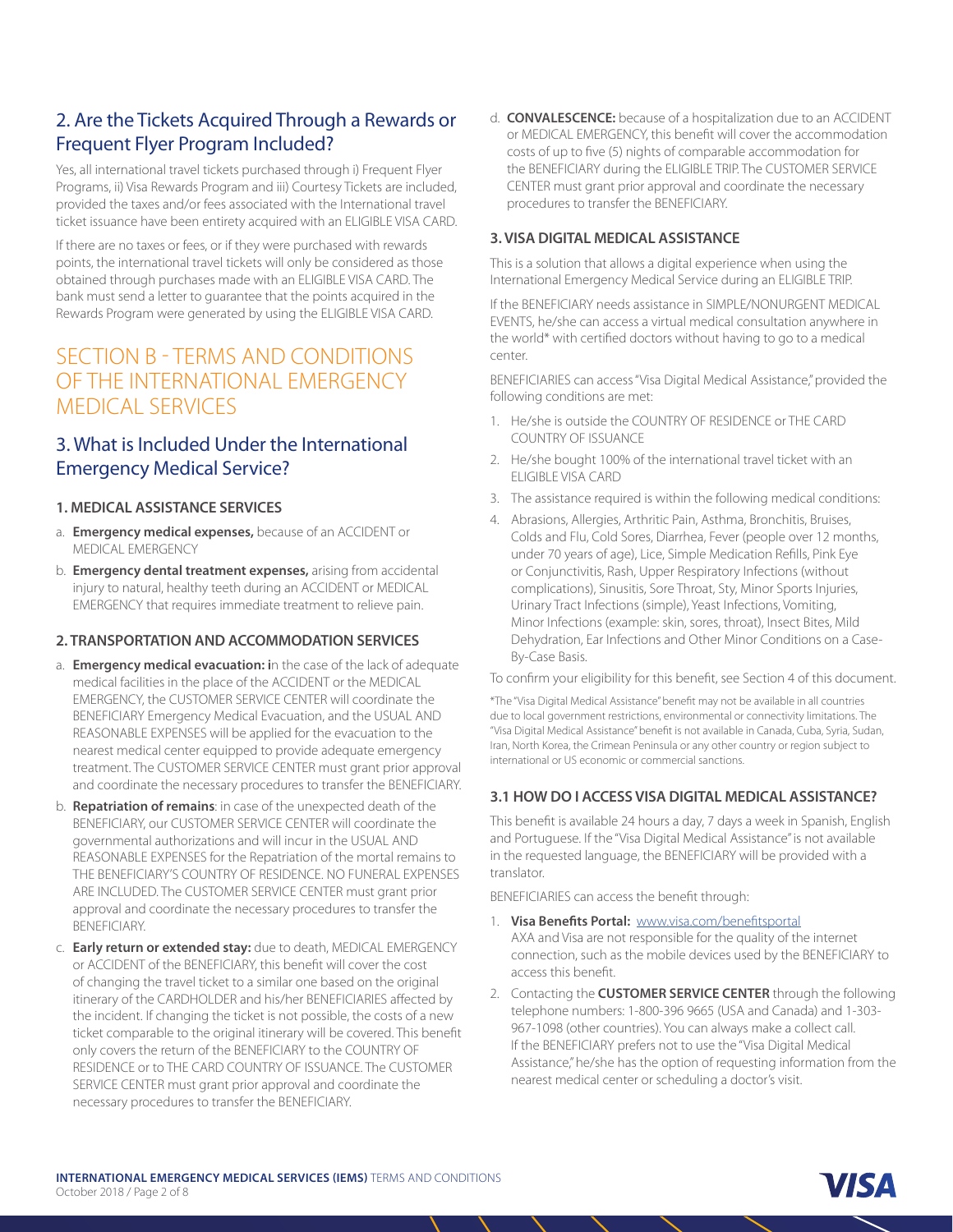## **3.2. HOW DO I ACCESS THE MEDICAL PRESCRIPTIONS PRESCRIBED THROUGH VISA DIGITAL MEDICAL ASSISTANCE?**

Because of the care received through "Visa Digital Medical Assistance," the BENEFICIARIES may have access to the medical prescriptions by accessing the Visa Benefits Portal www.visa.com/benefitsportal. The medical prescriptions shipment availability to the pharmacy closest to the BENEFICIARY, will be subject to the local laws and regulations applicable to the sale of prescription drugs.

The "Visa Digital Medical Assistance" benefit is provided through HAA Preferred Partners, L.L.C. [Limited Liability Company] located at 10800 Biscayne Blvd, Miami, FL 33161, USA. HAA Preferred Partners is a provider contracted by AXA Assistance USA, Inc.

#### **4. INTERNATIONAL EMERGENCY MEDICAL SERVICES ACCORDING TO THE VISA CARD TYPE**

In the case of a MEDICAL EMERGENCY or ACCIDENT during an ELIGIBLE TRIP, a BENEFICIARY has access to the benefit limits listed below:

## **MEDICAL ASSISTANCE SERVICES**

- a. Emergency medical expenses
- b. Emergency dental treatment

| Visa Platinum                   | Visa Signature / Visa Infinite  |
|---------------------------------|---------------------------------|
| The medical assistance services | The medical assistance services |
| will have a maximum benefit     | will have a maximum benefit     |
| amount that will not exceed     | amount that will not exceed     |
| 50,000 USD per BENEFICIARY      | 100,000 USD per BENEFICIARY     |

# **TRANSPORTATION AND ACCOMODATION SERVICES**

- a. Emergency medical evacuation
- b. Repatriation of mortal remains
- c. Early return or extended stay
- d. Convalescence

#### Visa Platinum Visa Signature / Visa Infinite

| The transportation or            | The transportation or            |
|----------------------------------|----------------------------------|
| accommodation service will have  | accommodation service will have  |
| a maximum benefit amount that    | a maximum benefit amount that    |
| will not exceed the total amount | will not exceed the total amount |
| of 100,000 USD per MEDICAL       | of 100,000 USD per MEDICAL       |
| <b>EMERGENCY or ACCIDENT</b>     | <b>EMERGENCY or ACCIDENT</b>     |
| VISA DIGITAL MEDICAL             | <b>VISA DIGITAL MEDICAL</b>      |
| ASSISTANCE: Included             | ASSISTANCE: Included             |

#### **INTERNATIONAL EMERGENCY MEDICAL SERVICE -OPTIONAL PLANS ACCORDING TO YOUR ISSUING BANK**

## **PLAN A**

| <b>Benefit</b>                                      | Coverage          |
|-----------------------------------------------------|-------------------|
| <b>Emergency Medical Expenses</b>                   | <b>USD 5,000</b>  |
| Emergency Medical Expenses in Schengen<br>Countries | € 30,000          |
| <b>Emergency Dental Treatment</b>                   | USD 100 Per tooth |
| Medical Emergency Evacuation                        | USD 20,000        |
| Repatriation of Mortal Remains                      | <b>USD 7,500</b>  |
| Early Return or Extended Stay                       | USD 1,000         |
| Convalescence                                       | <b>USD 500</b>    |
| VISA DIGITAL MEDICAL ASSISTANCE                     | Not included      |

# **PLAN C**

| Coverage          |
|-------------------|
| USD 10,000        |
| € 30.000          |
| USD 100 Per tooth |
| USD 20,000        |
| USD 15,000        |
| <b>USD 3.000</b>  |
| USD 500           |
| Not included      |
|                   |

# **PLAN D**

| <b>Benefit</b>                                             | Coverage          |
|------------------------------------------------------------|-------------------|
| <b>Emergency Medical Expenses</b>                          | USD 15,000        |
| <b>Emergency Medical Expenses in Schengen</b><br>Countries | € 30.000          |
| <b>Emergency Dental Treatment</b>                          | USD 100 Per tooth |
| <b>Medical Emergency Evacuation</b>                        | USD 20,000        |
| Repatriation of Mortal Remains                             | USD 20,000        |
| Early Return or Extended Stay                              | <b>USD 5,000</b>  |
| Convalescence                                              | USD 500           |
| VISA DIGITAL MEDICAL ASSISTANCE                            | Not included      |

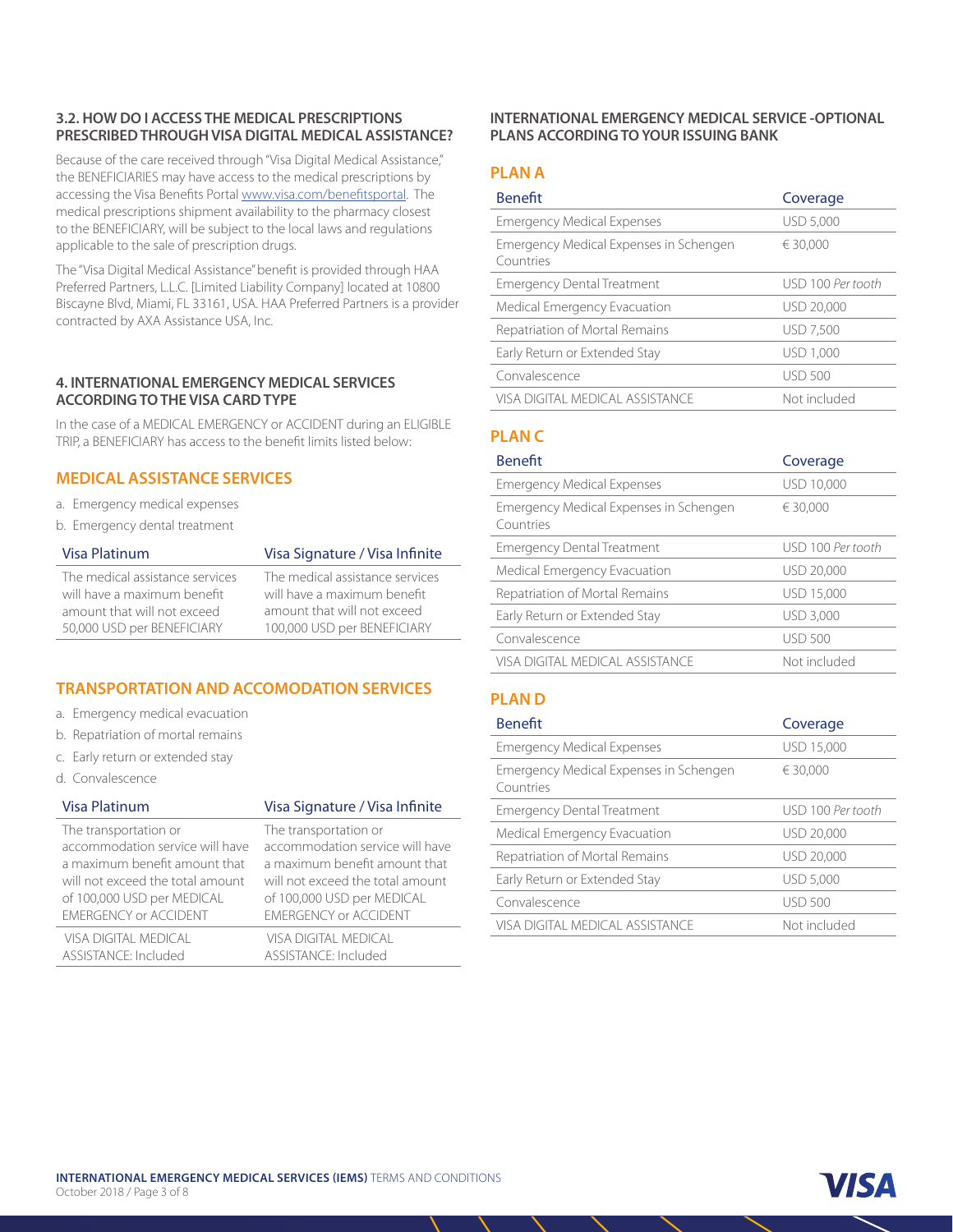## **PLAN E**

| <b>Benefit</b>                                             | Coverage         |
|------------------------------------------------------------|------------------|
| <b>Emergency Medical Expenses</b>                          | <b>USD 5,000</b> |
| <b>Emergency Medical Expenses in Schengen</b><br>Countries | N/A              |
| <b>Emergency Dental Treatment</b>                          | N/A              |
| <b>Medical Emergency Evacuation</b>                        | USD 50,000       |
| Repatriation of Mortal Remains                             | USD 75,000       |
| Early Return or Extended Stay                              | <b>USD 5,000</b> |
| Convalescence                                              | <b>USD 250</b>   |
| VISA DIGITAL MEDICAL ASSISTANCE                            | Not included     |

## **PLAN F**

| <b>Benefit</b>                                      | Coverage          |
|-----------------------------------------------------|-------------------|
| <b>Emergency Medical Expenses</b>                   | USD 25,000        |
| Emergency Medical Expenses in Schengen<br>Countries | € 30.000          |
| <b>Emergency Dental Treatment</b>                   | USD 100 Per tooth |
| Medical Emergency Evacuation                        | USD 20,000        |
| Repatriation of Mortal Remains                      | USD 20,000        |
| Early Return or Extended Stay                       | USD 5,000         |
| Convalescence                                       | <b>USD 500</b>    |
| VISA DIGITAL MEDICAL ASSISTANCE                     | Not included      |

IF THE BENEFICIARY HAS VALID INSURANCE OR ANY OTHER COVERAGE UNDER ANOTHER PROGRAM, ALL BENEFICIARY EXPENSES MUST BE PAID BY HIS/HER INSURANCE OR ANY OTHER COVERAGE UNDER ANOTHER PROGRAM BEFORE THE BENEFICIARY CAN MAKE USE OF THE INTERNATIONAL EMERGENCY MEDICAL SERVICE BENEFIT. TREATMENT MUST BE RECEIVED BY RECOMMENDATION OF A REGISTERED MEDICAL DOCTOR. FURTHERMORE, THE INTERNATIONAL EMERGENCY MEDICAL SERVICE BENEFITS ARE SUBJECT TO THE LIMITATIONS AND EXCLUSIONS SET FORTH BELOW.

Important! The benefits and services described herein are not available for traveling to Cuba, Iran, Syria, North Korea, the Crimean Peninsula and Sudan, or other services related to these destinations. AXA is a company based in the United States of America. The laws of the United States prohibit AXA from providing services, or associated benefits, that violate US or other international laws on sanctions. The services or benefits related to Cuba, Iran, Syria, North Korea, the Crimean Peninsula and Sudan, including but not limited to the payment of claims, are not available.

Existing restrictions in countries such as Cuba, Iran, Syria, North Korea, the Crimean Peninsula and Sudan are strictly enforced, and no exceptions are allowed. Consider the restrictions on services and benefits related to international laws on sanctions before planning your trip.

# 5. What s Not Included In The International Emergency Medical Service?

#### **LIMITATIONS AND EXCLUSIONS**

- 1. ALL MEDICAL EMERGENCIES THAT HAPPEN BECAUSE OF AN ELIGIBLE TRIP CARRIED OUT AGAINST MEDICAL OPINION OR TAKING PLACE DURING THE TREATMENT OF AN EXISTING CONDITION OUTSIDE THE BENEFICIARY'S COUNTRY OF RESIDENCE OR THE CARD COUNTRY OF ISSUANCE.
- 2. THE COST OF CARING FOR NATURAL BIRTH, OR SCHEDULED BIRTH, AND THE COMPLICATIONS ARISING AFTER WEEK 28 OF PREGNANCY. THE INTENTIONAL INTERRUPTION OF PREGNANCY IS EXCLUDED.
- 3. BE UNDER THE INFLUENCE OF ILLEGAL DRUGS, MEDICATION NOT TAKEN ACCORDING TO INDICATIONS, OR NARCOTICS, UNLESS THEY HAVE BEEN PRESCRIBED BY A REGISTERED MEDICAL DOCTOR.
- 4. ALL CHIROPRACTIC TREATMENT; HOMEOPATHIC TREATMENT; ACUPUNCTURE, OCCUPATIONAL THERAPY, PHYSIOTHERAPY.
- 5. ALL TREATMENTS OR SERVICES PROVIDED BY INSTITUTIONS OR REHABILITATION TREATMENT CENTERS, INSTITUTIONS OR GERIATRIC TREATMENT CENTERS, AND INSTITUTIONS OTHER THAN HOSPITALS, INCLUDING BUT NOT LIMITED TO, THERMAL BATHS, SPAS AND HYDROTHERAPY CLINICS.
- 6. ALL DENTAL AND ORTHODONTIC TREATMENT, EXCEPT IN THE CASE OF EMERGENCY DENTAL CARE.
- 7. EXAMINATIONS OR DIAGNOSTIC TESTS THAT ARE PART OF A ROUTINE PHYSICAL EXAM OR PROGRAMMED TREATMENT, INCLUDING, BUT NOT LIMITED TO, THE FOLLOWING: VACCINES; ROUTINE SIGHT AND HEARING EXAMINATIONS; OPTOMETRY AND SIGHT CORRECTION; GLASSES; CONTACT LENSES; HEARING AIDS AND ALL KINDS OF MAINTENANCE OR ADJUSTMENT THEREOF; PROSTHESIS; PURCHASE OR RENTAL OF HUMIDIFIERS, ATOMIZERS, WALKERS OR STICKS, INHALERS, EXERCISE EQUIPMENT OR SIMILAR EQUIPMENT.
- 8. COSMETIC PLASTIC SURGERY, EXCEPT RECONSTRUCTIVE SURGERY CARRIED OUT BECAUSE OF AN ACCIDENT OR A MEDICAL EMERGENCY.
- 9. ORGAN TRANSPLANTS OR THE TRANSPORTATION THEREOF.
- 10. ALL TYPES OF HOTELS, RESTAURANTS, TAXIS, CELLULAR EXPENSES OR ANY OTHER TELEPHONE OR DATA EXPENSES, RELATED WITH A MEDICAL EMERGENCY OR ACCIDENT OR NOT.
- 11. ALL MEDICAL ATTENTION OR TREATMENT COSTS INCURRED BY THE BENEFICIARY AFTER THE END OF THE ELIGIBLE TRIP, RELATED TO AN ACCIDENT OR MEDICAL EMERGENCY OR NOT, THAT OCCURRED, OR WAS DIAGNOSED, DURING THE BENEFICIARY'S TRIP.
- 12. WORK RELATED DISEASES OR THEIR CONSEQUENCES.
- 13. FEES FOR CLINICAL HISTORIES.
- 14. FUNERAL COSTS.
- 15. ALL TREATMENT, CHECKUP OR MEDICAL SERVICE KNOWN BEFORE THE BEGINNING OF THE ELIGIBLE TRIP, OR MEDICAL EXPENSES INCURRED IN THE CASES IN WHICH THE TRIP HAS BEEN CARRIED OUT WITH THE SPECIFIC PURPOSE OF ENSURING MEDICAL TREATMENT.
- 16. TREATMENT OF A MEDICAL EMERGENCY OR ACCIDENT RESULTING FROM THE PRACTICE OF SPORTS OR ACTIVITY, WHETHER PROFESSIONAL OR AMATEUR, OR ANY OTHER SPORT OR ACTIVITY THAT COULD IMPLY A RISK FOR THE LIFE OF THE BENEFICIARY,

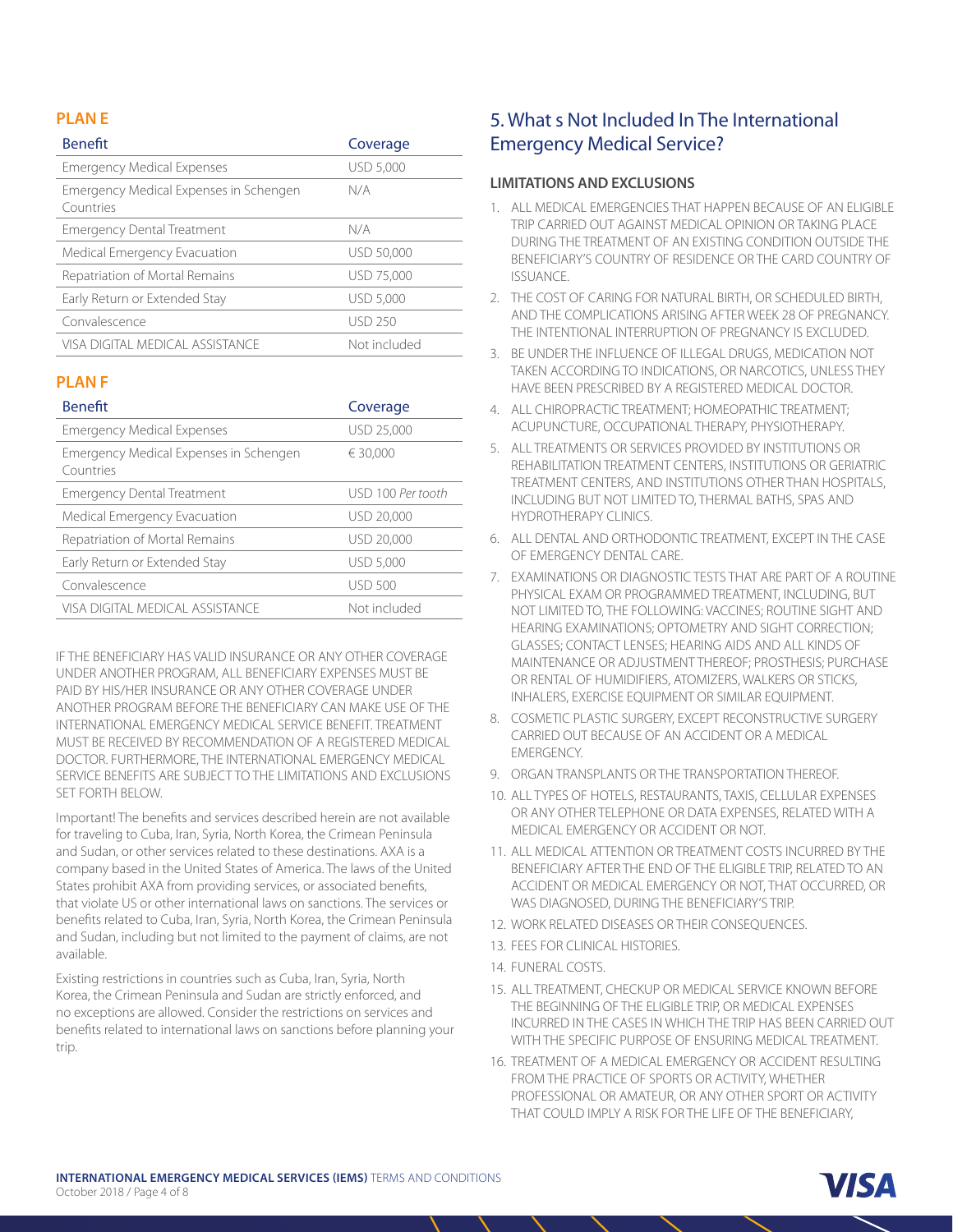REGARDLESS OF WHETHER IT IS CAUSED BY OWN IRRESPONSIBILITY, LACK OF SKILL, OR LACK OF EXPERIENCE OF THE BENEFICIARY OR NOT, INCLUDING, BUT NOT LIMITED TO, THE FOLLOWING:

- a. SKYDIVING
- b. PARAGLIDING
- c. HANG GLIDING
- d. DRIVING ALL TERRAIN VEHICLES
- e. ROCK CLIMBING
- f. WINTER SPORTS THAT ARE NOT ENTIRELY PRACTICED UNDER NORMAL SAFETY CONDITIONS
- g. MOTOR SPORTS
- h. MOTORCYCLING AND ANY TYPE OF RACING EXCEPT FOR ON FOOT RACING
- i. TRAVEL IN BALLOON
- 17. TREATMENT OF A MEDICAL EMERGENCY OR ACCIDENT RESULTING FROM BREACHING THE NORMAL LAWS, RULES, REGULATIONS OR SAFETY REGULATIONS IN FORCE AT THE PLACE WHERE THE MEDICAL SERVICES WERE PROVIDED.

Important! The benefits and services described herein are not available for travel to Cuba, Iran, Syria, North Korea, the Crimean Peninsula and Sudan, or other services related to these destinations. AXA is a company based in the United States of America. The laws of the United States prohibit AXA from providing services, or associated benefits, that violate US or other international laws on sanctions. The services or benefits related to Cuba, Iran, Syria, North Korea, the Crimean Peninsula and Sudan, including, but not limited to, the payment of claims, are not available.

The restrictions in countries such as Cuba, Iran, Syria, North Korea, the Crimean Peninsula and Sudan are strictly enforced, and no exceptions are allowed. Bear in mind the restrictions on services and benefits related to international laws on sanctions before planning your trip.

# 6. How To Apply For The International Emergency Medical Service

BENEFICIARIES can access the benefit through:

#### **1. VISA DIGITAL MEDICAL ASSISTANCE**

By visiting the Visa Benefits Portal www.visa.com/benefitsportal

AXA and Visa are not responsible for the internet connection quality, such as that of mobile devices used by the BENEFICIARY to access this benefit.

## **2. CUSTOMER SERVICE CENTER**

Immediately or within the term of thirty (30) days from the date of the ACCIDENT or the MEDICAL EMERGENCY through the following telephone numbers: 1-800-396 9665 (USA and Canada) and 1-303-967- 1098 (other countries). You can always make a collect call. The delay in communication with the customer service center may result in the loss of the benefit.

# 7. How To Request A Refund?

The Visa CARDHOLDER and his/her BENEFICIARY may request the reimbursement of the medical expenses and/or prescriptions in which they have incurred for the use of the INTERNATIONAL EMERGENCY MEDICAL SERVICE, including those prescriptions issued through "Visa Digital Medical Assistance."

The Visa CARDHOLDER and his/her BENEFICIARY should contact the CUSTOMER SERVICE CENTER. The operator will assist you in the refund process by sending you the REIMBURSEMENT FORM and the required documentation to be submitted within ninety (90) days from the date on which the medical services were provided.

The CARDHOLDER must send the filled out REIMBURSEMENT FORM and the requested documents via email to visa\_iemsclaims@axa-assistance.us or by courier to the address indicated below:

#### AXA Assistance

Maipú 255, Piso 17 C1084ABE, Buenos Aires, Argentina

The necessary documents to request a refund are the following:

- Copy of the account statement of the Visa card showing the total charge amount for the ticket(s).
- Copy of the transportation company's ticket as proof that the total trip amount has been charged to the Visa card
- Detailed receipts and/or detailed invoice copy
- Medical information including the diagnosis and treatment, but not limited to:
	- A medical report
	- A note from your doctor or
	- Bills
- If your assistance was provided in the United States, include the bills with the ICD-9 codes (International Classification of Diseases)
- Bank transfer form.
- Additional documents may be required.

#### **Account and Billing Information**

Important: the CARDHOLDER should contact the financial institution that issued his/her eligible Visa card directly in the case of concerns related to his/her account, such as account balance, line of credit, billing information (including exchange rates for calculating transactions), commercial disputes or information about any other service or benefit not described in this guide. You can find the telephone number of your financial institution on the back of your Visa card or in your monthly summary.

# 8. General Provisions Of The Program

There are circumstances beyond AXA that may affect the provision of the services or benefits mentioned herein. If possible and in accordance with the law, AXA will arbitrate all means to provide the services or benefits available to assist the beneficiary and resolve the emergency.

Important! The benefits and services described herein are not available for travel to Cuba, Iran, Syria, North Korea, the Crimean Peninsula and Sudan, or other services related to these destinations. AXA is a company

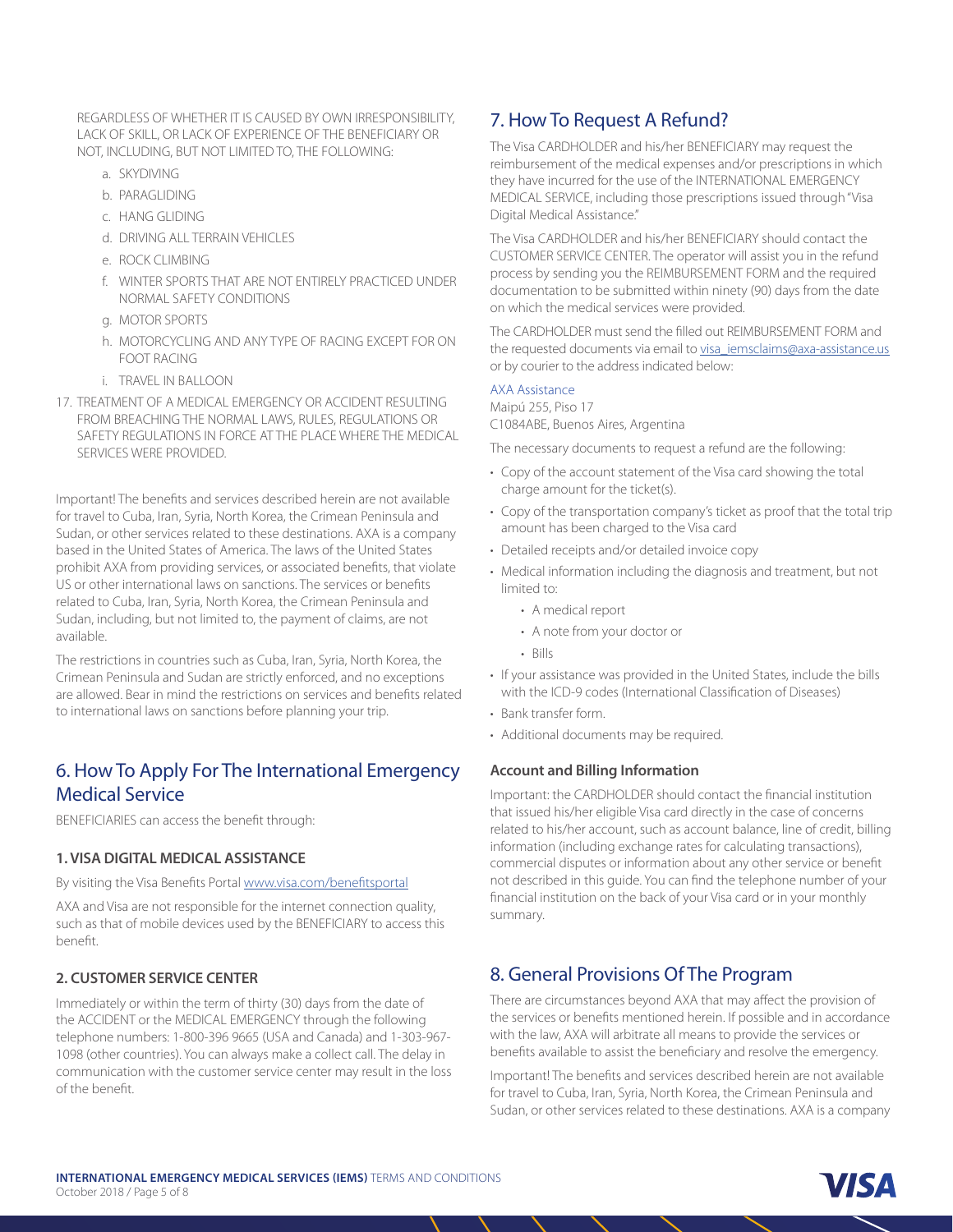based in the United States of America. The laws of the United States prohibit AXA from providing services, or associated benefits, that violate US or other international laws on sanctions. The services or benefits related to Cuba, Iran, Syria, North Korea, the Crimean Peninsula and Sudan, including, but not limited to, the payment of claims, are not available.

The restrictions in countries such as Cuba, Iran, Syria, North Korea, the Crimean Peninsula and Sudan are strictly enforced, and no exceptions are allowed. Bear in mind the restrictions on services and benefits related to international laws on sanctions before planning your trip.

All benefits of the International Emergency Medical Service described herein are subject to change or cancellation. Therefore, this document should be modified periodically, and you should contact the CUSTOMER SERVICE CENTER or your financial institution to ensure that you have the most up-to-date information. The benefits of the International Emergency Medical Service become effective at the beginning of the ELIGIBLE TRIP and will cease within sixty (60) days from the date of the ELIGIBLE TRIP or at the time that the ELIGIBLE TRIP is completed.

The benefit of the International Emergency Medical Service is not a contract or an insurance policy and is designed as a general informative statement of the International Emergency Medical Service benefits available through the International Visa Services Association throughout LATIN AMERICA AND THE CARIBBEAN REGION. No legal action may be initiated after one (1) year from the time of notification by AXA Assistance USA to the BENEFICIARY of the decision regarding the application of the International Emergency Medical Service benefits.

The benefits of the International Emergency Medical Service are managed by: AXA Assistance USA, Inc. AXA Assistance USA, Inc. ("AXA") is a worldwide medical emergency and assistance provider and the Visa service provider for this program.

**BEAR IN MIND:** the benefits of the International Emergency Medical Service described above do not apply to all international Visa cards in LATIN AMERICA AND THE CARIBBEAN REGION. Check with your financial institution to determine if it applies to your international Visa card.

# Conversion of the Amounts into Foreign **Currency**

All amounts mentioned herein are expressed in US dollars. Payments under the IEMS *[International Emergency Medical Service]* Program will be made in the local currency of the individual or entity receiving the payment. The exchange rate used will be the rate in force at the time services are provided.

# Important Information

The description of these programs and benefits are only an orientation tool of the coverages for certain Visa cardholders in Latin America and the Caribbean and it has been updated as of May 2018. Please confirm with your Visa representative the validity of this information before communicating said benefits to your clients and/or CARDHOLDERS. CARDHOLDERS should check with their issuing bank to verify that the coverage applies to their Visa card. These benefits only apply to Visa cards with international use capability.

This document is a summary of the policy intended to be entirely distributed to CARDHOLDERS. If a Visa issuer uses statements or portions of this material to be distributed to CARDHOLDERS, it is done at their own risk.

These descriptions are not guaranteed policies. The described insurances are subject to terms and conditions and include certain restrictions, limitations and exclusions and all coverages are subject to change or cancellation without prior notice.

Services and insurance coverage are provided by third parties. Visa is not an insurance company. The detail of all the provisions referring to the insurance plans are detailed in the policies. If there are any differences between the descriptions in this presentation and the policy signed by the cardholder at the local level, the current policy will apply locally (in the jurisdiction where the Visa card was issued).

 It is the sole responsibility of the issuer to ensure that their card programs, CARDHOLDER contracts, benefits and card features, as well as other disclosures and practices are in full compliance with all laws, regulations and other legal provisions that may apply. The issuer must review the card benefits program with their legal counsel so that their card benefits program, disclosures, and contracts for CARDHOLDERS related to such benefits or card features, comply with all applicable legal requirements. Visa makes no representations or warranties regarding the information contained in this document. This material does not constitute advice or legal opinion.

The coverage and benefits provided by this program will be null and void if they violate the economic or commercial sanctions of the United States of America such as, but not limited to, the sanctions administered and regulated by the Office of Foreign Assets Control (OFAC) of the United States Department of the Treasury.

The benefit amounts are denominated in US dollars. The payment of claims will be made in the local currency where required by law, using the Official Exchange Rate published on the claim date of payment.

The terms and conditions described in this document do not apply to Visa cards issued in Brazil.

# SECTION C. DEFINITIONS CORRESPONDING TO THE BENEFITS DESCRIBED IN THIS **GUIDE**

**ACCIDENT:** sudden, unexpected and uncontrollable physical event that happens to the BENEFICIARY during an ELIGIBLE TRIP.

**LATIN AMERICA AND THE CARIBBEAN REGION:** region comprised of the following countries: Antigua, Argentina, Aruba, Bahamas, Barbados, Bermuda, Bolivia, Brazil, Belize, Cayman Islands, Chile, Colombia, Costa Rica, Curaçao, Dominican Republic, Ecuador, El Salvador, Guatemala, Guyana, Haiti, Honduras, Jamaica, Mexico, Nicaragua, Panama, Paraguay, Peru, Puerto Rico, St. Kitts-Nevis, St. Lucia, Trinidad and Tobago, Uruguay and Venezuela.

**BENEFICIARY:** the CARDHOLDER and/or any person for whom the CARDHOLDER has paid the full rate of an international travel ticket with a valid Visa card, whether traveling together or separately.

**CUSTOMER SERVICE CENTER:** communication channel and available facilities (equipment, systems and personnel) whose purpose is to provide an interface between Visa and customers. You can contact the CUSTOMER SERVICE CENTER through the following telephone numbers: 1-800-396 9665 (USA and Canada) and 1-303-967-1098 (other countries). The option of making a collect call.

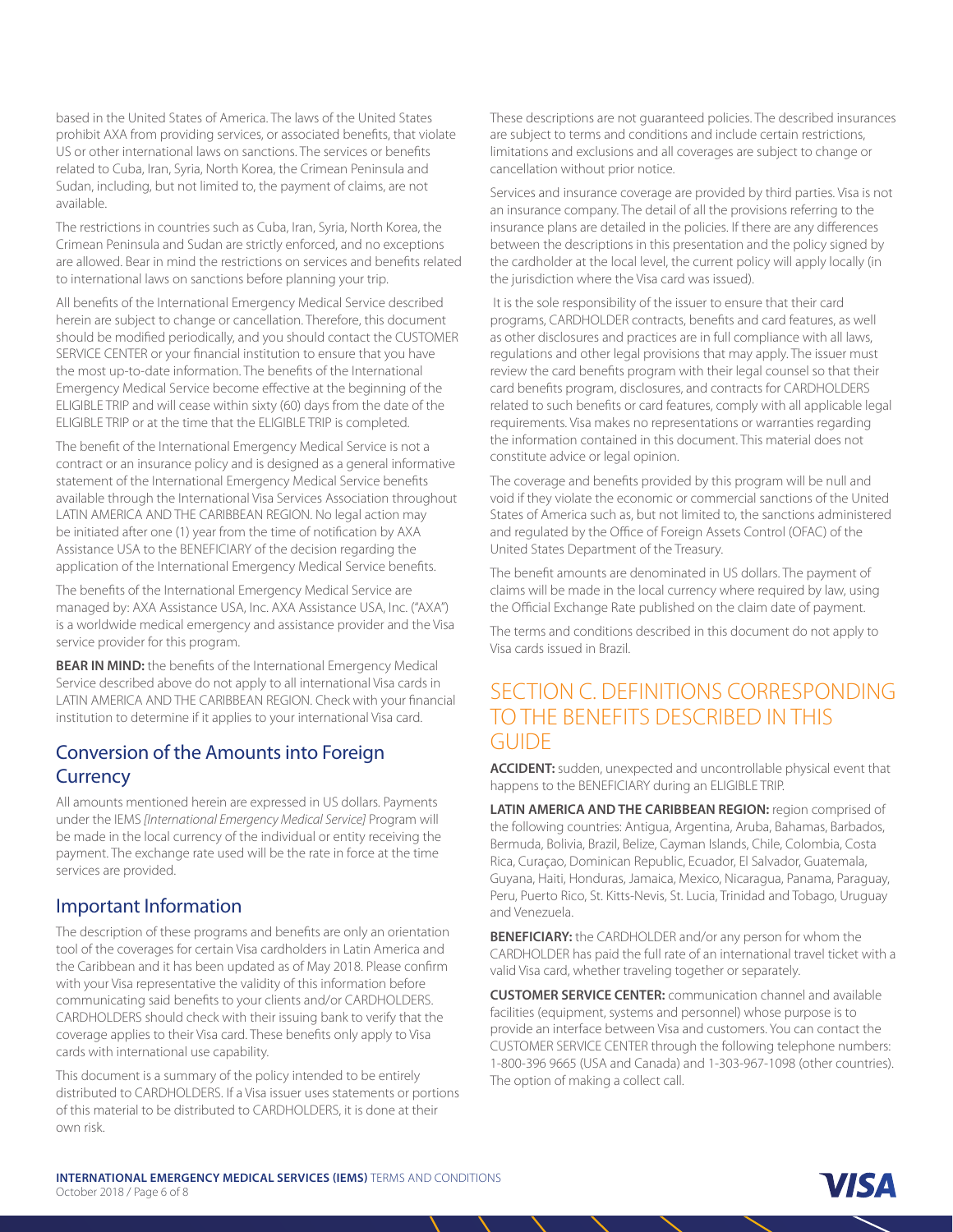**AIRLINE COMPANY:** a company mentioned in the Official Airline Guide (OAG) or in the ABC World Airways Guide, with a license, certificate or similar authorization for regular air transport, issued by the competent authorities of the country in which the aircraft is registered and that, in accordance with said authorization, maintains and publishes schedules and rates for passenger flights between airports at regular and specific times.

**PRE-EXISTING CONDITION:** any condition or other health problem or incident of which the patient is aware, and which has been clinically documented, diagnosed or treated by a REGISTERED MEDICAL DOCTOR or a condition that required a change of medication or dosage within 180 days before the beginning of an ELIGIBLE TRIP.

**CONSEQUENCE(S) OR RELATED CONSEQUENCE:** any complication or effect related to a PRE-EXISTING CONDITION or CHRONIC DISEASE that may have contributed in some way to the MEDICAL EMERGENCY.

**CONVALESCENCE:** when a BENEFICIARY is hospitalized for up to 5 (five) days and must remain, by medical recommendation, in a hotel (outside his/her COUNTRY OF RESIDENCE) before obtaining medical discharge from his/her REGISTERED MEDICAL DOCTOR.

**CHRONIC DISEASE:** any condition, health problem or incident (i) that lasts over time and is not solved or is recurrent; or (ii) that is believed to be resolved or cured; or (iii) of which the patient has knowledge; or (iv) for which a condition has been diagnosed, treated or required a change of medication or dosage; and, that it has occurred at any time before an ELIGIBLE TRIP and has been clinically documented by a REGISTERED MEDICAL DOCTOR. CHRONIC DISEASE includes relapses or periods of convalescence. Some examples of CHRONIC DISEASES include, but are not limited to, infarcts with a history of hypertension, high cholesterol or diabetes; intestinal obstructions with a history of previous abdominal surgeries, such as appendicitis; bronchitis or acute pneumonia in a patient with chronic bronchitis or chronic obstructive pulmonary disease; stroke in a patient with a history of atrial fibrillation; stroke in a patient with a history of hypertension, high cholesterol or diabetes; cerebral hemorrhage or other internal bleeding in a patient on anticoagulant therapy; fractures that involve the site of an old fracture or a prosthesis; osteopenia or osteoporosis; chronic obstructive pulmonary disease; asthma; kidney stones in a patient with a history of kidney stones; colitis; gout; diverticulitis in a patient with a history of diverticulosis or diverticulitis; sciatica; reduction of cardiac output; peripheral vascular disease in a patient with a history of arteriosclerosis; arthritis; gallstones; severe infections in patients with immunologically impaired or pharmacologically immunosuppressed conditions; recurrence of any type of cancer, including relapses; deep vein thrombosis or pulmonary embolism in a patient with a known condition of predisposition to thromboembolism, such as cancer, recent major surgery, fracture of a lower limb or hip.

**MEDICAL EMERGENCY:** sudden, unforeseen and urgent medical condition that requires immediate medical treatment or surgical treatment to alleviate acute pain and suffering during an ELIGIBLE TRIP that may prevent the ELIGIBLE TRIP from ending, for which the BENEFICIARY seeks treatment, and for which medical services are paid in accordance with the Terms and Conditions of these benefits.

**TRANSPORTATION COMPANY:** company that operates a TRANSPORTATION MEANS, including an AIRLINE COMPANY.

**SIMPLE/NON-URGENT MEDICAL EVENTS:** are those ailments that do not represent a life risk and that are treatable by a doctor through observation. The medical conditions included are: Abrasions, Allergies, Arthritic Pain, Asthma, Bronchitis, Bruises, Colds and flu, Cold Sores, Diarrhea, Fever (people over 12 months, under 70 years of age), Lice, Simple Refills of Medications, pink eye or conjunctivitis, Rash, upper respiratory infections (without complications), Sinusitis, Sore Throat, Sty, Minor Sports Injuries, Urinary Tract Infections (simple), Yeast Infections, Vomiting, Minor Infections (example: skin, sores, throat), Insect Bites, Mild Dehydration, Ear Infections and other minor conditions on a case-bycase basis.

**REIMBURSEMENT FORM:** document to be provided by the CUSTOMER SERVICE CENTER, upon notification of an incident or benefit request, which must be completed and returned together with all the required documents within the deadlines for each of the required benefits.

**USUAL AND REASONABLE EXPENSES:** means that the benefit for the BENEFICIARY will include medical treatments, supplies and EMERGENCY MEDICAL services that are necessary from the medical point of view, provided they do not exceed the typical or standard charges for similar EMERGENCY treatments, supplies and services in the community or locality where EMERGENCY MEDICAL treatment is provided.

**IEMS:** International Emergency Medical Services.

**REGISTERED MEDICAL DOCTOR:** professional with a degree in medicine or qualified osteopathy doctor to provide medical services or perform surgeries in accordance with the laws of the country where these professional services are developed. THIS DEFINITION EXCLUDES CHIROPRACTIC, PHYSIOTHERAPISTS AND HOMEOPATHIC AND NATUROPATHIC THERAPISTS.

**MEANS OF TRANSPORTATION:** any means of transportation operated by a TRANSPORTATION COMPANY under a valid license for passenger transportation, including:

- **AIR:** aircraft operated by an AIRLINE COMPANY, duly authorized by the competent authorities to operate regularly scheduled flights; and
- **LAND AND SEA:** all those included in this definition, WITH THE EXCLUSION OF (i) rental vehicles, except those that have been rented by a TRANSPORTATION COMPANY for the transportation of passengers; (ii) taxis, (iii) transfers from car rental companies at hotels or parking lots outside airport limits.

**THE CARD COUNTRY OF ISSUANCE:** country of LATIN AMERICA AND THE CARIBBEAN REGION in which a financial institution issued an ELIGIBLE VISA CARD to the BENEFICIARY.

**COUNTRY OF RESIDENCE:** country in which the BENEFICIARY keeps his/her home and main place of established and permanent residence and to which the BENEFICIARY intends to return.

**NATURAL BIRTH:** means the process of giving birth without medical interventions.

**SCHEDULED BIRTH:** means the process of giving birth by means of a surgical incision in the abdomen and uterus of the mother, either scheduled or due to an unexpected complication.

**REWARDS PROGRAM:** program developed/offered by any Visa card and your issuing bank in LATIN AMERICA AND THE CARIBBEAN REGION, which allows the CARDHOLDER to obtain a security (miles, cash, etc.) and exchange it (products, trips, etc.) under any Visa Rewards Program, or frequent flyer or additional tickets on which all taxes and fees have been applied at the time a paid ticket is issued with any Visa card.

**CARDHOLDER:** individual who has an ELIGIBLE and active VISA CARD, issued in his/her name in LATIN AMERICA AND THE CARIBBEAN REGION, as holder or additional holder.